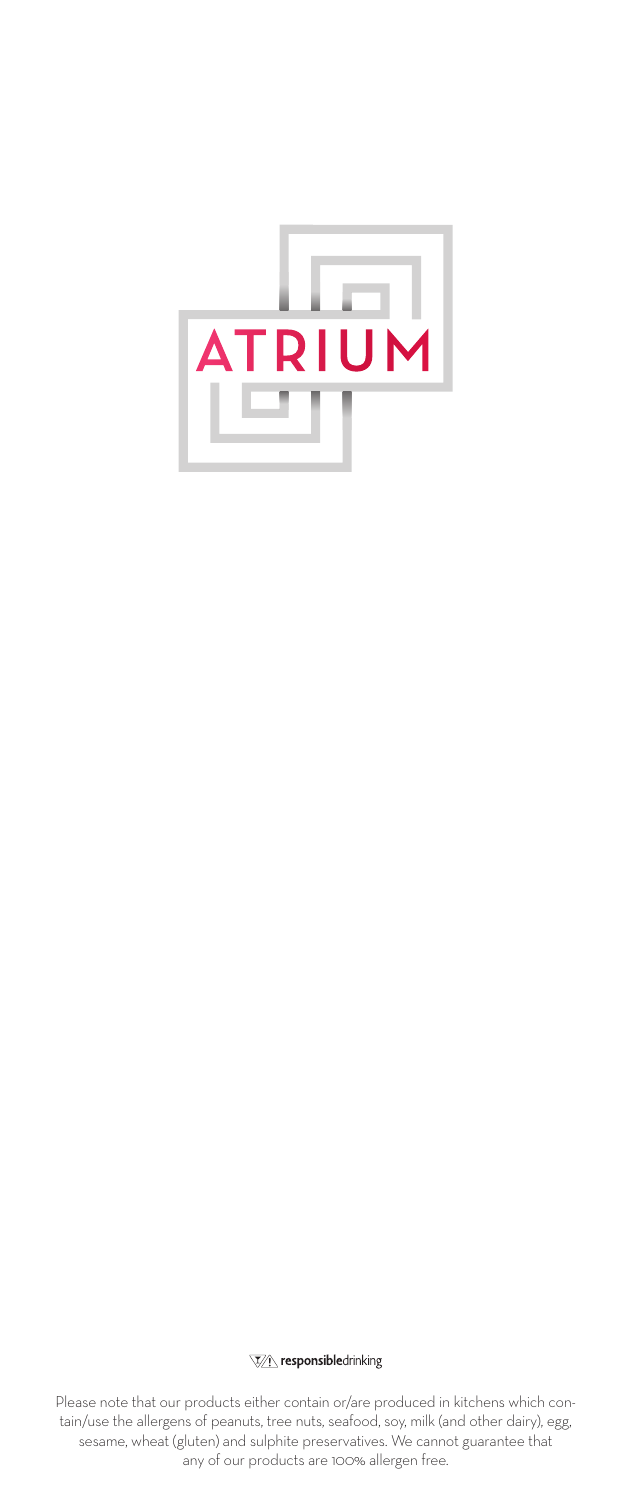# WINE/SPARKLING

| Sparkling & Champagne                                      | Gls       | Btl |
|------------------------------------------------------------|-----------|-----|
| Veuve Tailhan   Burgundy, France                           | $1^\circ$ | 49  |
| Chandon Brut NV   Yarra Valley, VIC                        | 13        | 60  |
| Il Fiore Prosecco   Grocetta Del Motello, Italy            | 12        | 55  |
| T'Gallant Pink Moscato   Mornington Peninsula, VIC         | 12        | 55  |
| Piper Heidsieck Cuvée Brut   NV Reims, France              | 19        | 95  |
| Moët & Chandon 'Brut Impérial' Champagne   Epernay, France |           | 140 |
| Veuve Cliquot   Reims, France                              |           | 155 |
|                                                            |           |     |

#### **White**

| Jim Barry 'Watervale' Dry Riesling I Clare Valley, SA               |           | 50 |
|---------------------------------------------------------------------|-----------|----|
| Ta_Ku Sauvignon Blanc   Marlborough, NZ                             | 12        | 55 |
| Vasse Felix 'Filius' Sauvignon Blanc, Semillon   Margaret River, WA | 10        | 45 |
| Cantina Tollo Pinot Grigio   Molise, Italy                          | 11        | 50 |
| Robert Oatley Chardonnay   Margaret River, WA                       | $1^\circ$ | 45 |
| Leeuwin Estate 'Prelude' Chardonnay   Margaret River, WA            |           | 65 |

#### Rosé

| Cape Mentelle Rosé   Margaret River, WA |  | $11 \qquad 50$ |
|-----------------------------------------|--|----------------|
|-----------------------------------------|--|----------------|

#### Red

| Babich Classic Pinot Noir   Marlborough, NZ                | 12 | 55 |
|------------------------------------------------------------|----|----|
| Quarisa Wines 'Treasures' Merlot   Coonawarra, SA          | 10 | 45 |
| Vasse Felix 'Filius' Cabernet Merlot   Margaret River, WA  | 10 | 45 |
| Ringbolt Cabernet Sauvignon   Margaret River, WA           | 12 | 55 |
| Castillo Labastida Crianza D.O. Tempranillo   Rioja, Spain | 13 | 60 |
| Irvine 'The Estate' Shiraz   Eden Valley SA                | 11 | 50 |
| Wynns Black Label Shiraz   Coonawarra, SA                  |    | 80 |

### Fortified 60ml

| Lustau 'San Emilio' Pedro Ximenez I Jerez Spain                    | 12. |
|--------------------------------------------------------------------|-----|
| Penfolds 'Grandfather Fine Old Liqueur' Tawny   Barossa Valley, SA | 15  |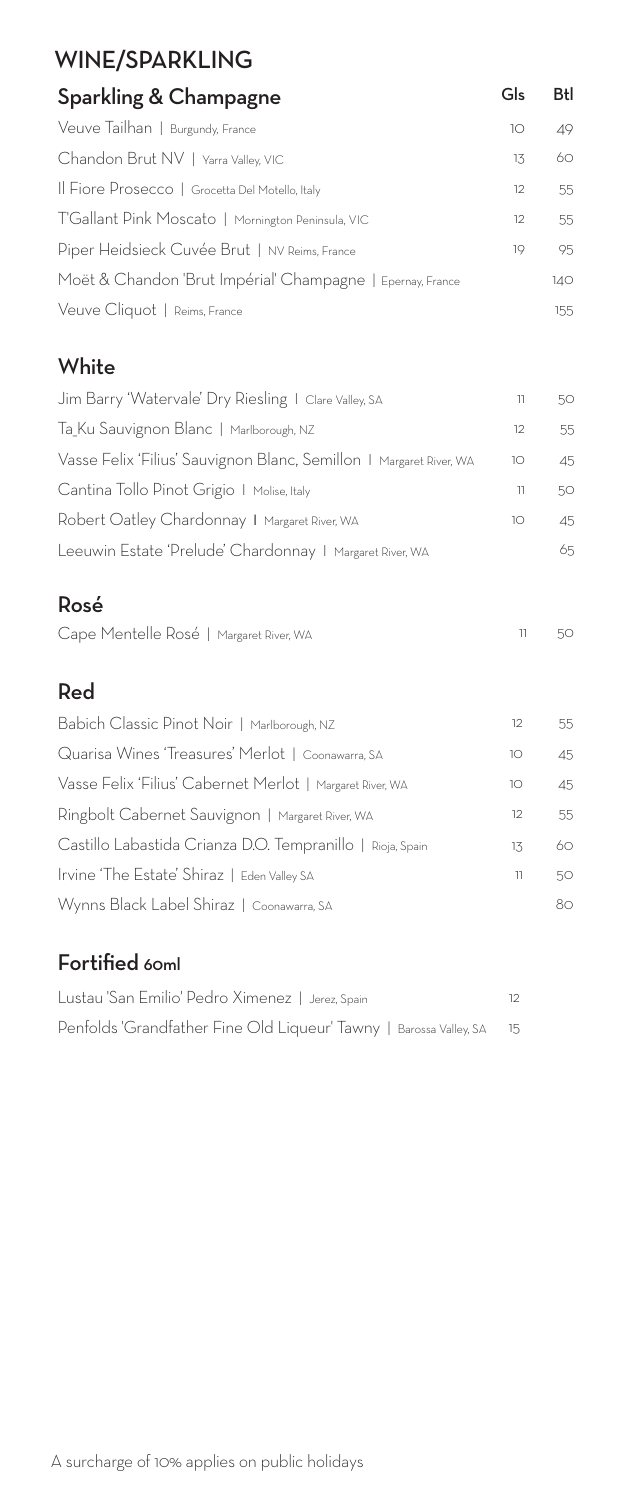## **COCKTAILS**

| Peachy Pimms<br>Pimms, Kraken Spiced Rum, Campari, Peach & Lime                                                                            | 20 |
|--------------------------------------------------------------------------------------------------------------------------------------------|----|
| Lavender Rose Spritz<br>4 Pillars Olive Leaf Gin, Italicus Lavender Rosolio Bergamot, Rosé Wine & Sprite                                   | 20 |
| <b>Aperol Spritz</b><br>Aperol, II Fiore Prosecco, Soda                                                                                    | 20 |
| Ocean Breeze<br>Ketel One Vodka, Lychee, Blue Curacao, Pineapple Juice, Lime Juice                                                         | 20 |
| Lady Rose<br>Ketel One Vodka, Peach Schnapps, Rose Syrup, Moscato,<br>Lime Juice, Orange Bitters                                           | 20 |
| El Diablo<br>El Jimador, Chambord, Orange, Grapefruit, Ginger Ale, Pineapple & Lime Juice                                                  | 20 |
| Cucumber-Tini<br>Tanqueray, Cucumber Syrup, Lime Juice                                                                                     | 20 |
| Long Island Iced Tea<br>Tanqueray, Ketel One Vodka, De Kuyper Triple Sec, El Jimador Reposado,<br>Bacardi, Lemon Juice, Simple Syrup, Coke | 20 |
| Espresso Martini<br>Ketel One Vodka, Kahlua, Coffee                                                                                        | 20 |
| <b>MOCKTAILS</b>                                                                                                                           |    |
| <b>Tropical Sunrise</b><br>Strawberry Purée, Passionfruit Syrup, Lime, Orange Juice, Sprite                                                | 10 |
| Cool as a Cucumber<br>Cucumber Syrup, Lemon & Tonic                                                                                        | 10 |
| El Niño<br>Orange, Pink Grapefruit, Lime, Cherry & Lemonade                                                                                | 10 |
| Rose Affair<br>Rose Syrup, Lemon & Lemonade                                                                                                | 10 |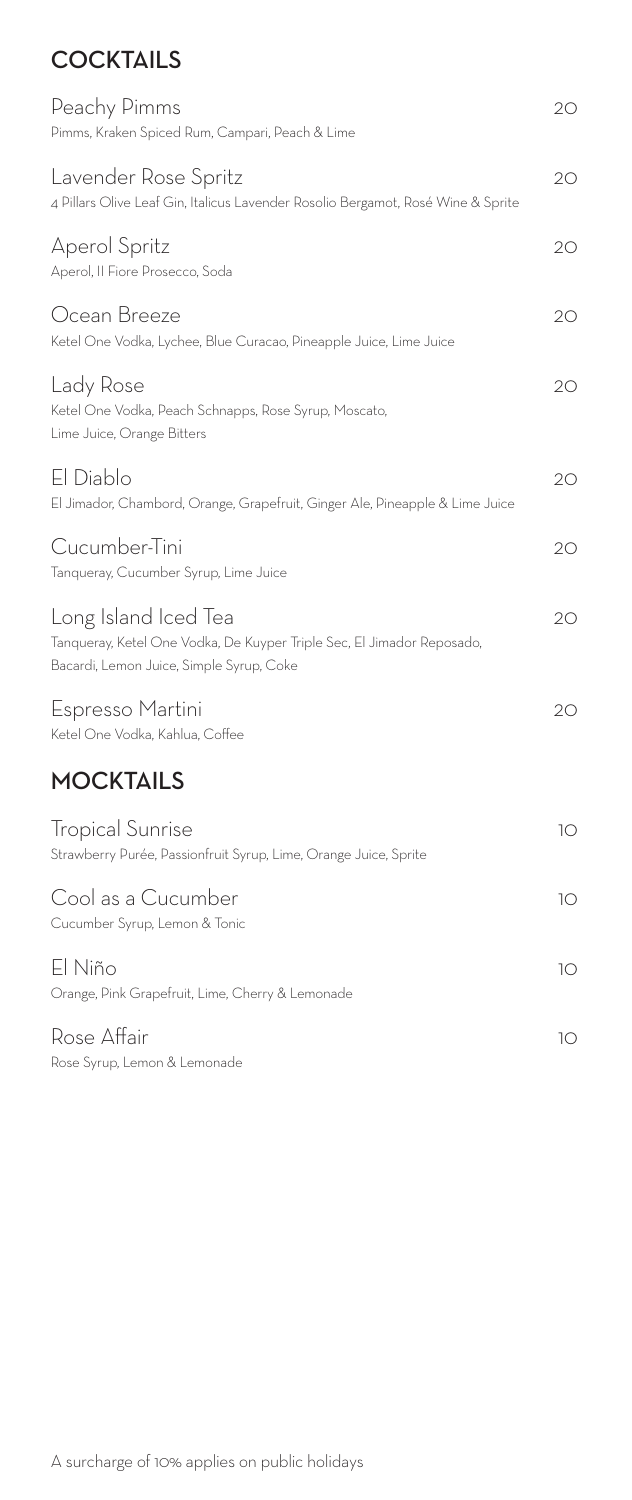| <b>TAP BEER</b> | 570ml |
|-----------------|-------|
|                 |       |

| James Squire 150 Lashes   4.2% NSW | 12 |
|------------------------------------|----|
| Asahi Super Dry   5.0% JPN         | 14 |
| Carlton Dry   $4.5\%$ VIC          | 12 |
| Heineken   5.0% NLD                | 12 |
|                                    |    |

# BOTTLED BEER

## Local

| Crown Lager   4.9% VIC                | וו   |
|---------------------------------------|------|
| Great Northern Super Crisp   3.5% QLD | 10.5 |
| Little Creatures Pale Ale   5.2% WA   | 11   |
| Little Creatures Rogers'   3.8% WA    | 10.  |
| Pure Blonde   4.2% VIC                | 10.5 |
|                                       |      |

### Imported

| $Corona \mid 4.5\% \text{ MEX}$  |  |
|----------------------------------|--|
| Kirin   $4.5\%$ JP               |  |
| Peroni Nastro Azzurro   5.1% ITA |  |

| Ginger Beer                              | 330ml |
|------------------------------------------|-------|
| Brookvale Union   4.0% NSW               | 12    |
| Cider                                    | 330ml |
| Rekorderlig Strawberry & Lime   4.0% SWE | 13    |

Strongbow Original | 5.0% NSW 10 10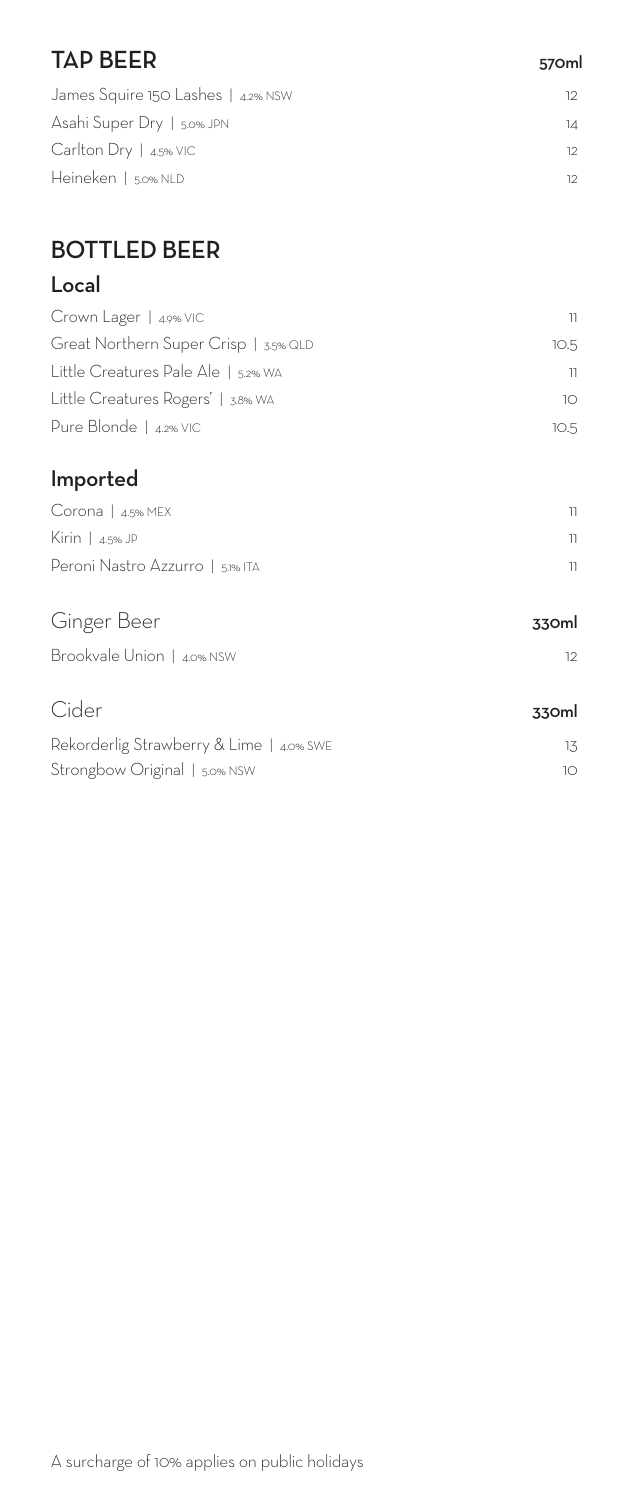## SPIRITS 30ml

| Vodka                             |                |
|-----------------------------------|----------------|
| Ketel One                         | $\overline{1}$ |
| VDKA 6100                         | 12             |
| <b>Belvedere Pure</b>             | 12             |
| Ciroc                             | 13             |
| Grey Goose                        | 14             |
| Tequila                           |                |
| El Jimador                        | $\overline{1}$ |
| Don Julio Blanco                  | 12             |
| Herradura Reposado                | 15             |
| Reserva De La Familia Extra Anejo | 22             |
| Patron Grand Platinum             | 55             |
| Gin                               |                |
| Four Pillars Bloody Shiraz        | 13             |
| Tanqueray                         | $\overline{1}$ |
| <b>Bombay Sapphire</b>            | $\overline{1}$ |
| Gordon's Pink                     | 11.5           |
| Roku                              | 12.5           |
| Tanqueray 10                      | 14             |
| Hendricks                         | 15.5           |
| Four Pillars Rare Dry             | 11             |
| Four Pillars Olive Leaf           | 13             |
| Rum                               |                |
| Bacardi Carta Blanca              | 11             |
| Captain Morgan Spiced             | 11.5           |
| Malibu                            | 11             |
| Appleton Reserve                  | 12             |
| Bundaberg Small Batch             | 11.5           |
| Kraken Black Spiced               | 11.5           |
| Zaccapa                           | 17.5           |
| <b>Brandy</b>                     |                |
| St. Agnes VS                      | 10.5           |
| Hennessy VSOP                     | 15             |
| Remy Martin XO                    | 30             |

Hennessy XO 31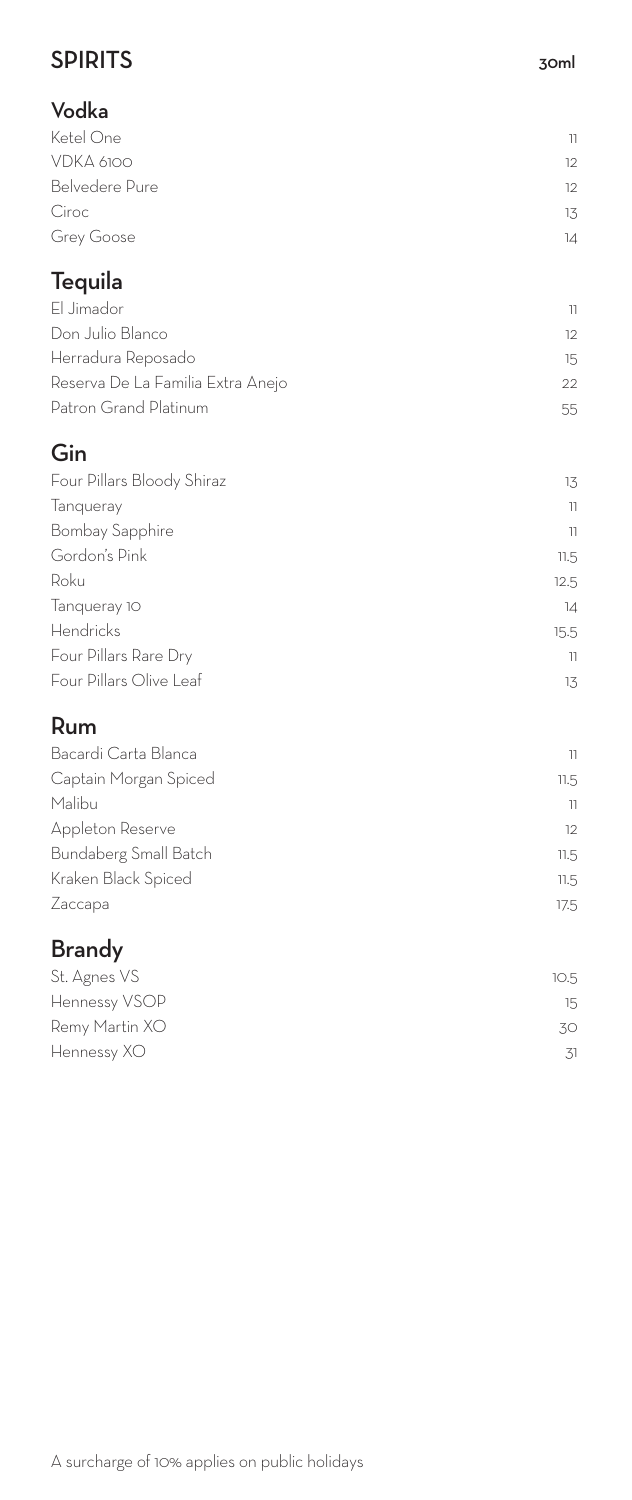| <b>SPIRITS</b>                     | 30ml           |
|------------------------------------|----------------|
| Aperitif                           |                |
| Campari                            | 10.5           |
| Pernod                             | 10             |
| Pimms No.1                         | 10             |
| Noilly Prat                        | 10             |
| Whiskey                            |                |
| <b>Blended</b>                     |                |
| Monkey Shoulder                    | 10.5           |
| Johnnie Walker Black               | $\overline{1}$ |
| Johnnie Walker Gold Reserve        | 14             |
| Johnnie Walker Blue                | 39             |
| Chivas Regal 12yr old              | 11.5           |
| Chivas Regal Royal Salute 21yr old | 30             |
| Speyside                           |                |
| Glenfiddich 12yr old               | 12             |
| Glenfiddich 15yr old               | 17             |
| Cragganmore 12yr old               | 13             |
| Highland                           |                |
| Glenmorangie 10yr old              | 13             |
| Talisker 10yr old                  | 16             |
| Islay                              |                |
| Laphroaig                          | 16             |
| Bowmore 15yr old                   | 17             |
| Lagavulin 16yr old                 | 19             |
| Canada                             |                |
| Canadian Club                      | $\overline{1}$ |
| Ireland                            |                |
| Jameson Black Barrel               | 13.5           |
| Liqueurs                           |                |
| Baileys                            | 11             |
| Chambord                           | 11             |
| Frangelico                         | 11             |
| Amaretto Disaronno                 | 11             |
| Galliano White                     | 11             |
| Kahlua                             | $\overline{1}$ |
| Ouzo                               | 11             |
| Suntory Midori                     | 11             |
| Cointreau                          | 11             |
| Southern Comfort                   | 11             |
| Drambuie                           | 11             |
| <b>Grand Marnier</b>               | 11             |

A surcharge of 10% applies on public holidays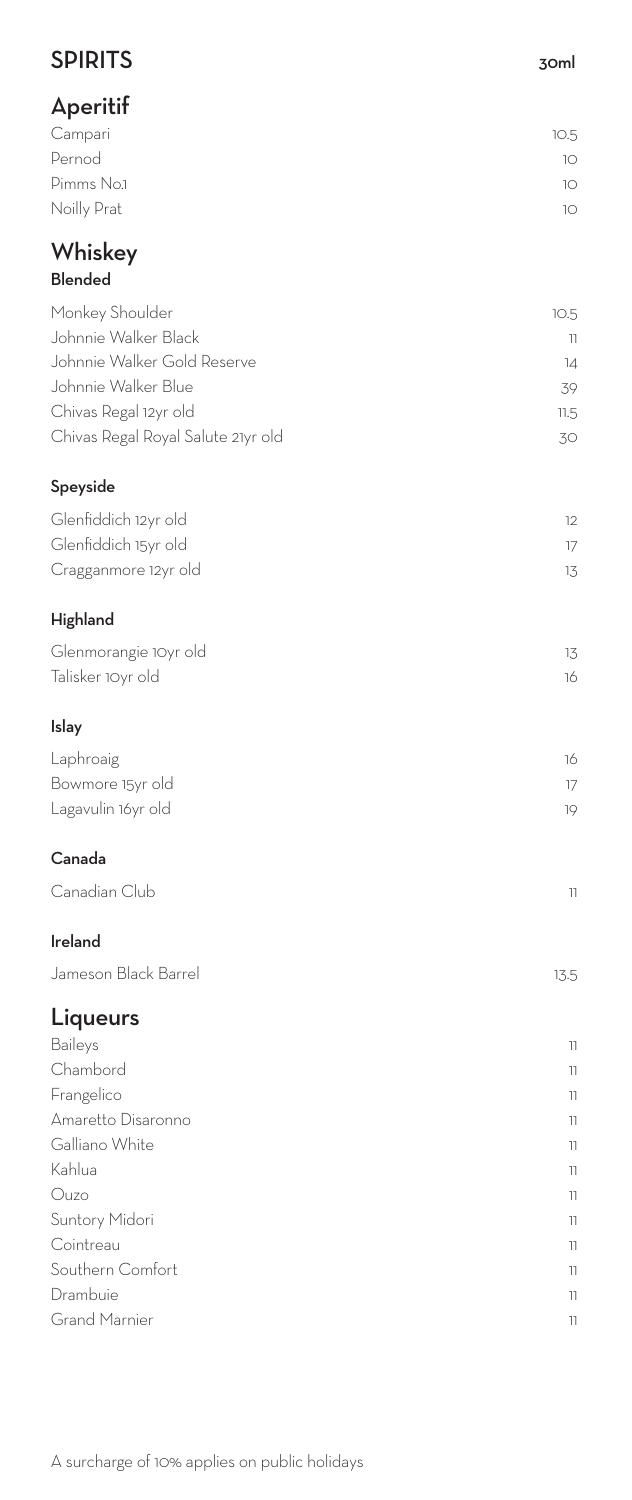## SPIRITS 30ml

# Bourbon

| Bulleit                     | 10   |
|-----------------------------|------|
| Gentleman Jack              | 13   |
| Jim Beam Black              | 11   |
| Jack Daniel's               | 11   |
| Jack Daniel's Single Barrel | 14   |
| Maker's Mark                | 11.5 |
| Wild Turkey                 | 10.5 |
|                             |      |

| <b>JUICE</b>    | Gls | Jug    |
|-----------------|-----|--------|
| Orange Juice    | 5.5 | $15 -$ |
| Apple Juice     | 5.5 | 15.    |
| Pineapple Juice | 5.5 | 15.    |
| Tomato Juice    | 5.5 | $15 -$ |
| Cranberry Juice | 5.5 | 15.    |

| <b>WATER</b>             |     |                | 250ml          | 750ml |
|--------------------------|-----|----------------|----------------|-------|
| Acqua Panna Still        |     |                |                | 9     |
| San Pellegrino Sparkling |     |                | $\overline{A}$ | 9     |
| <b>SOFT DRINK</b>        | Gls | <b>Btl/Can</b> | Pint           | Jug   |
| Coke                     | 5   | 5.5            | 8              | 14    |
| Coke No Sugar            | 5   | 5.5            | 8              | 14    |
| Sprite                   | 5   | 5.5            | 8              | 14    |
| Lift                     | 5   |                | 8              | 14    |
| Soda Water               | 5   | 5.5            | 8              | 14    |
| Dry Ginger Ale           | 5   | 5.5            | 8              | 14    |
| Tonic Water              | 5   | 5.5            | 8              | 14    |
| Lemon, Lime & Bitters    | 5.5 |                | 8.5            | 16    |
| Fire Engine              | 5.5 |                | 8.5            | 16    |
| Diet Coke                |     | 5              |                |       |
| Fanta                    |     | 5              |                |       |
| V Energy Drink           |     | 7              |                |       |